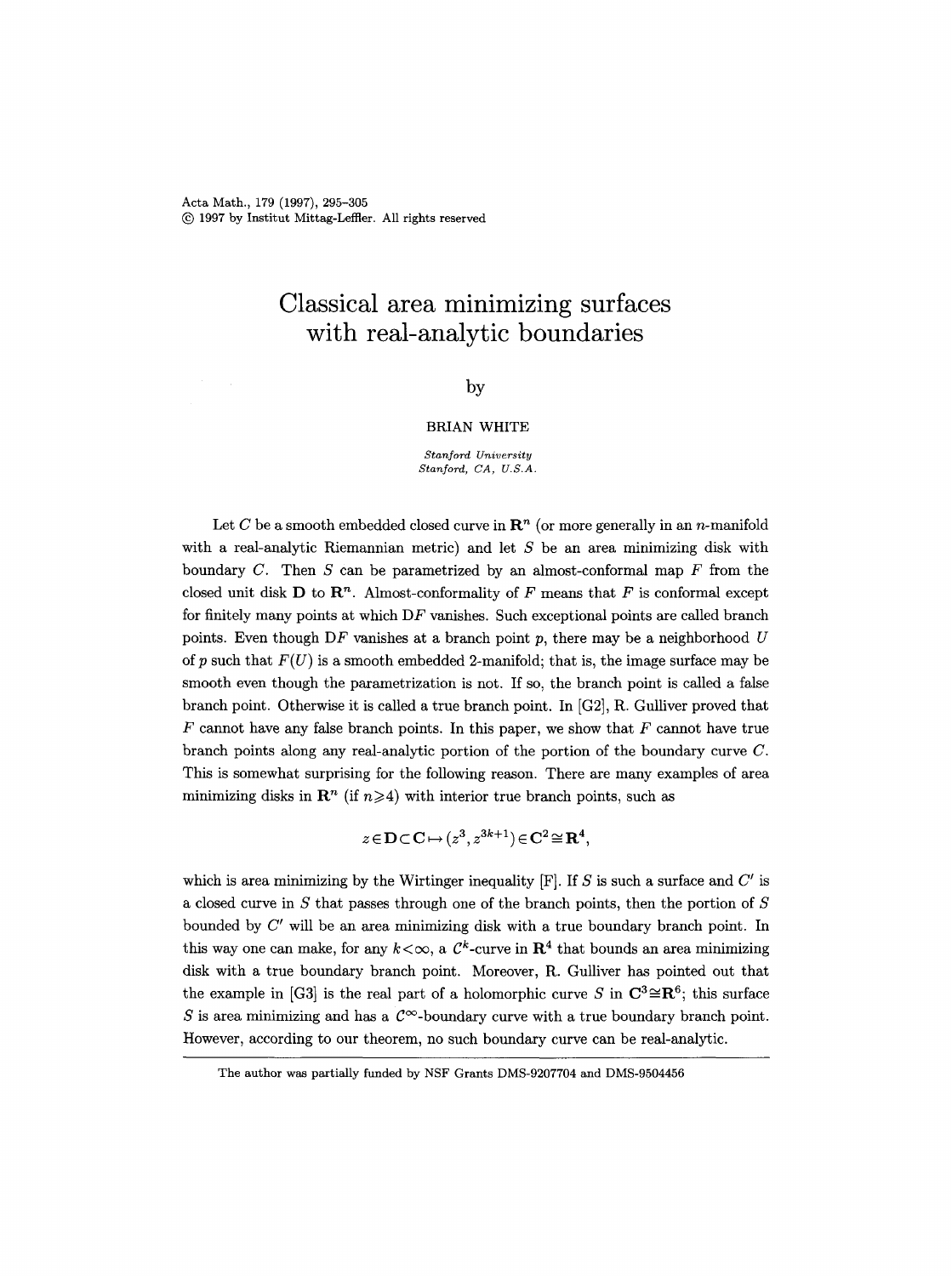In case the ambient manifold is 3-dimensional, this theorem was proved by Gulliver and Lesley [GL]. Whether true branch points can occur along  $C^{\infty}$ -boundaries of area minimizing disks in  $\mathbb{R}^3$  (or other 3-manifolds) is perhaps the major open question about regularity of classical minimal surfaces. (Such surfaces cannot have true interior branch points by the work of Osserman [O], or false branch points by the work of Alt [Alt] and Gulliver [G1]; see also [GOR].) Gulliver [G3] gave a very interesting example of a  $C^{\infty}$ -curve in  $\mathbb{R}^3$  bounding a minimal disk with a boundary branch point; it is not known whether that example is area minimizing. In any case, it is impossible to prove the kind of local curvature estimates that would, in general, exclude boundary branch points [W].

Aside from the result in this paper, there are two situations in which true boundary branch points can be excluded. First, if a smooth simple closed curve C in  $\mathbb{R}^n$  (or, more generally, in a manifold with nonpositive sectional curvatures) has total curvature less than or equal to  $4\pi$ , then C does not bound any minimal disk with branch points (interior or boundary) [N,  $\S 380$ ]. Second, if S is a minimal surface lying in a uniformly convex subset  $\Omega$  of a Riemannian manifold and if  $\partial S$  is a smooth embedded curve in  $\partial \Omega$ , then S has no boundary branch points (see the proof of the corollary to Theorem 4.5 in [MW]).

The result of this paper (absence of true boundary branch points) also holds for surfaces that minimize area plus the integral of a differential form; see the discussion in  $[MW, §5]$ . Furthermore, since the arguments are local, the result is valid not only for disk-type solutions, but also for classical (Douglas) Plateau problem solutions of any finite topological type. (False branch points, on the other hand, cannot be ruled out by local arguments, and for non-disk surfaces or for surfaces minimizing area plus the integral of a differential form, additional hypotheses are required. See [G2].)

Sheldon Chang [C], building on work of Almgren [Alm], proved that the 2-dimensional integral current solutions to Plateau's problem are classical branched minimal surfaces away from the boundary curve. But very little is known about boundary regularity (except in 3-manifolds, where the integral current solution is known to be a smooth embedded manifold with boundary [HS]). For analytic boundary curves, one could perhaps prove boundary regularity theorems using the methods of Almgren and Chang. Of course if one could exclude a sequence of handles accumulating at the boundary, then the result in this paper would give full boundary regularity.

Proving partial regularity for integral currents at  $C^{\infty}$ -boundaries seems to be much harder. Much work on interior singularities (for example that of Almgren [Alm] and Chang [C] for integral currents and that of Gulliver [G1], [G2], Alt [Alt], and Micallef and White [MW] for classical minimal surfaces) depends on the fact that a minimal surface cannot be flat to infinite order at a point unless the surface is flat. (More generally,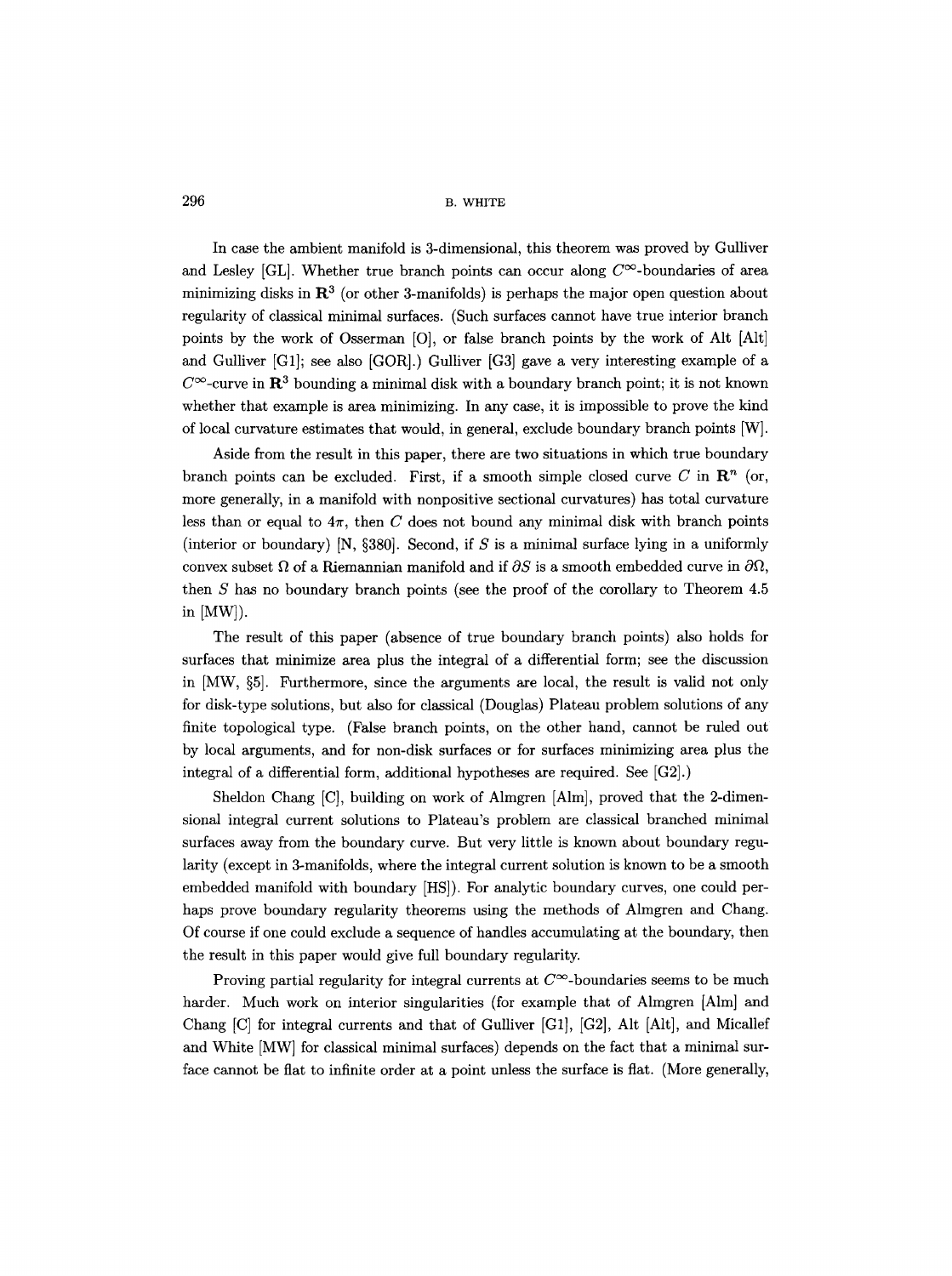different sheets of a minimal surface cannot make infinite-order contact with each other.) This enables one to get nontrivial surfaces as limits of suitable blow-up sequences. However, in the Gulliver example mentioned above, the surface is fiat to infinite order at a true boundary branch point. Thus it seems unlikely that any blow-up methods will work for  $C^{\infty}$ -boundary curves.

# **Reformulation of theorem**

Let  $N$  be a manifold with a real-analytic Riemannian metric and let

$$
F\colon\mathbf{D}\subset\mathbf{C}\to N
$$

be a classical minimal surface parametrization, i.e. a continuous map such that

- (1)  $F|\partial D$  is one-one,
- $(2)$  F is harmonic, and

(3)  $F$  is almost conformal on the interior of  $D$  (i.e., conformal except at isolated points where DF vanishes).

Let  $p \in \partial$ **D** belong to an arc  $\alpha$  of  $\partial$ **D** such that  $F(\alpha)$  is a real-analytic curve (i.e., an embedded real-analytic 1-dimensional submanifold) in N. Then (by  $[HH]$ ), F is realanalytic near  $p$  and in fact extends analytically to a minimal map  $F^*$  on a domain of the form

$$
\mathbf{D}\!\cup\!\mathbf{B}(p,\varepsilon).
$$

Thus it suffices to show that if  $F^*$  has a true branch point at p, then F does not minimize area. Indeed, we will show that for  $r < \varepsilon$ , there is a map

$$
G: \overline{\mathbf{B}(p,r)} \to N
$$

such that

$$
G(z) = F^*(z)
$$
 if  $z \in \partial \mathbf{B}(p, r)$  or if  $z \notin \mathbf{D}$ ,

and such that

$$
\text{area}(G) < \text{area}(F^*|\mathbf{B}(p,r)).
$$

It is convenient here to replace F by  $F \circ u$ , where u is a linear fractional transformation that takes 0 to p and that maps the upper half plane  $\{z: \text{Im}(z)>0\}$  to the interior of D. Then, by the above discussion, it suffices to prove the following theorem. (In this theorem, the branch point is now at the origin, the disk **D** corresponds to  $\mathbf{B}(p,r)$  above, and we drop the notational distinction between  $F$  and  $F^*$ .)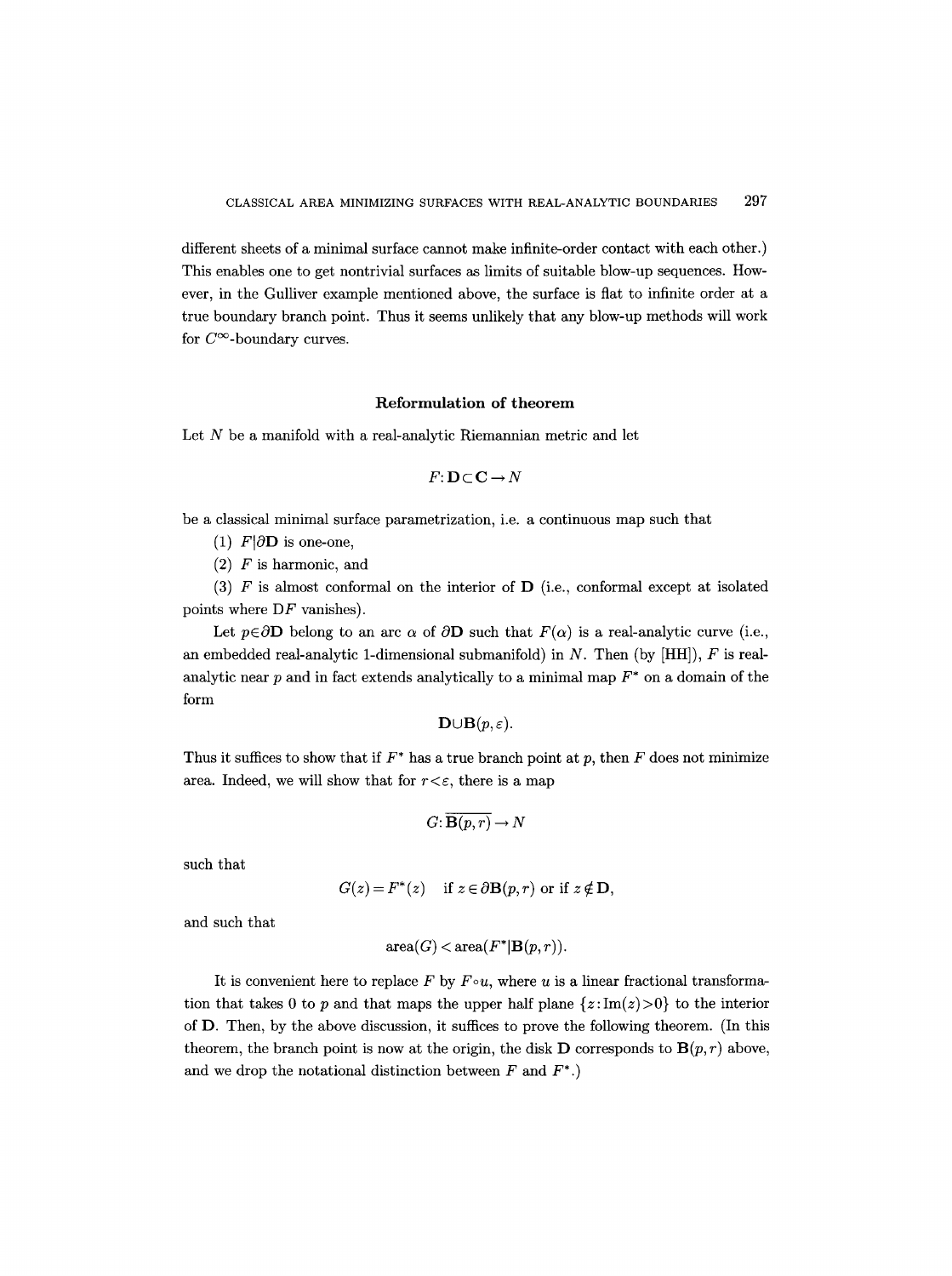THEOREM 1. *Let* 

 $F: D \subset C \rightarrow W \subset \mathbf{R}^n$ 

*be a smooth map that is almost conformal and harmonic with respect to a real-analytic Riemannian metric q on W. Suppose that F maps ROD homeomorphically to a realanalytic arc F in W, and that F has a true branch point at O. Then there is a map G: D-~ W such that* 

$$
G(z) = F(z) \quad \text{if } z \in \partial \mathbf{D} \text{ or if } \operatorname{Im}(z) \leq 0,
$$

*and such that*  $area(G) < area(F)$ *.* 

The rest of the paper is devoted to proving Theorem 1.

#### Structure of boundary branch points

We may assume without loss of generality that

$$
F(0) = 0,
$$
  
\n
$$
g_{ij}(0) = \delta_{ij},
$$
  
\n
$$
Dg_{ij}(0) = 0.
$$
  
\n(c)

As in [MW], we say that a function  $\phi(z)$  is  $O_k(|z|^p)$  if  $D^j\phi(z) = O(|z|^{p-j})$  for  $j=$  $0, ..., k$ , and we define  $o_k(|z|^p)$  similarly.

PROPOSITION 2. *Let* 

$$
F: \mathbf{D} \subset \mathbf{C} \to W \subset \mathbf{R}^n
$$

*be an almost-conformal harmonic map with respect to a real-analytic Riemannian metric g on W satisfying the conditions* (c). *Suppose that F has a true branch point at O. Then there is an integer*  $Q \geqslant 2$ *, a linear similitude L:*  $\mathbb{R}^n \rightarrow \mathbb{R}^n$ *, and a C*<sup>2</sup>-diffeomorphism  $w: \mathbf{C} \to \mathbf{C}$  *(with*  $w(z) = z + o(|z|)$ *) such that for all z sufficiently near 0,* 

$$
(L\circ F\circ w)(z)=(z^Q,f(z))\in\mathbf{C}\times\mathbf{R}^{n-2}\cong\mathbf{R}^n,
$$

where  $f(z)$  is  $O_2(|z|^{Q+1})$  and has the form

$$
f(z) = \phi(z^Q) + h(z) + o_1(|z|^\mu),
$$
\n(\*)

and where  $h(\cdot)$  is a nonzero homogeneous harmonic polynomial of a degree  $\mu$  that is *greater than Q and not divisible by Q.*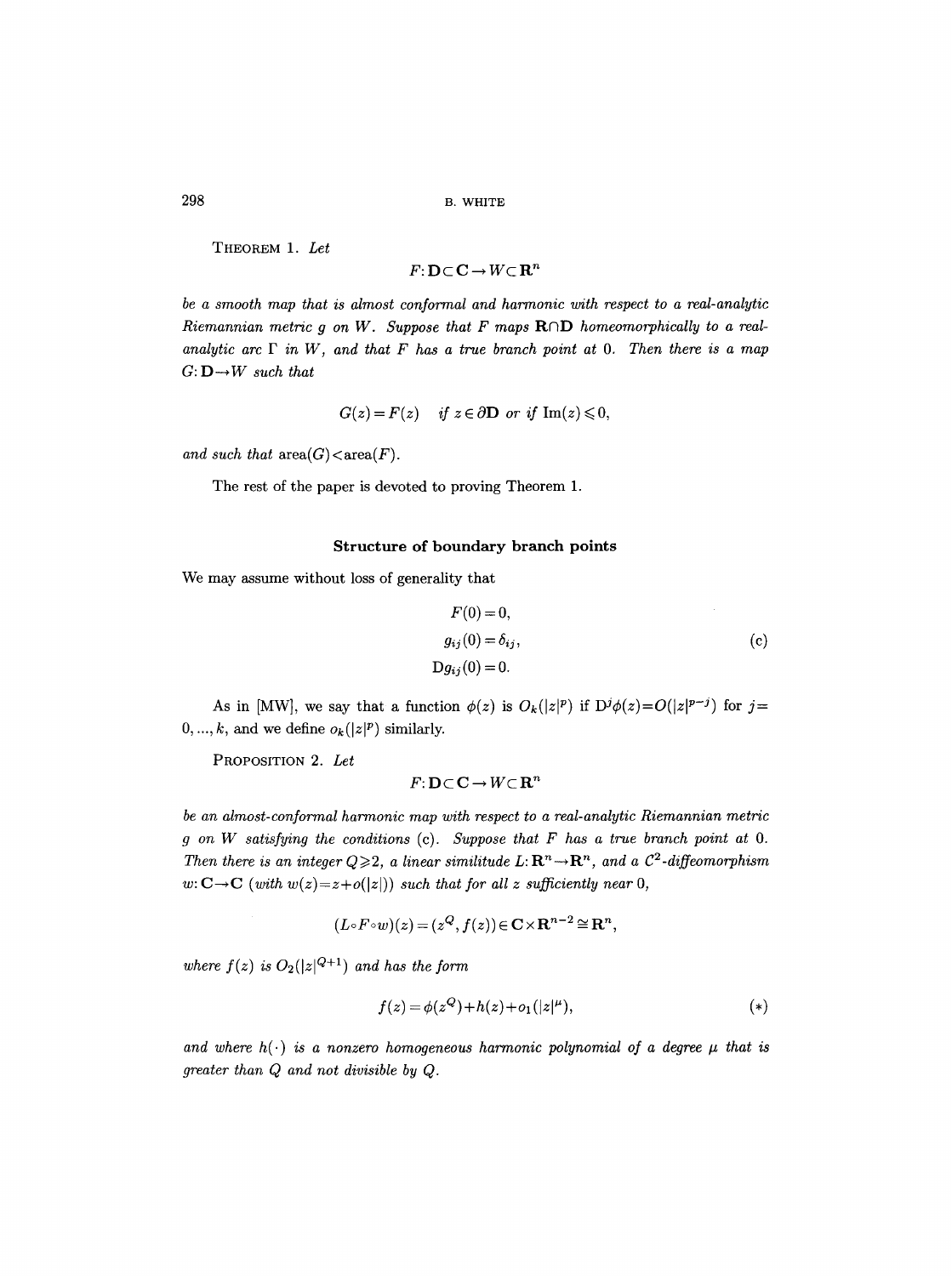*Furthermore, if F* maps  $(-\varepsilon, \varepsilon) \subset \mathbb{R} \cap \mathbb{D}$  (for some  $\varepsilon > 0$ ) homeomorphically to a real*analytic arc*  $\Gamma$ *, then Q is odd and h(z)=0 for all real z.* 

*Proof.* Except for the last sentence, this theorem was proved (even when the metric is only  $\mathcal{C}^2$ ) in [MW, Theorem 1.4 and Corollary 1.5]. (When the metric is analytic, one can replace  $O_2$  and  $o_1$  above by  $O_{\infty}$  and  $o_{\infty}$ ; see [MW, §8].) The oddness of Q follows easily (and is also true in much greater generality [HH]).

Thus it remains only to show that  $h(z)=0$  for all real z.

Without loss of generality, we assume that  $L(X) \equiv X$ . (Otherwise replace F by  $L \circ F.$ 

Let  $\gamma$  be the projection of  $\Gamma$  onto the  $(x^1, x^2)$ -plane. Then  $\gamma$  is a real-analytic curve tangent to the real axis in  $\mathbb{C} \cong \mathbb{R}^2$  and there is a real-analytic function

$$
u\!:\!\gamma\!\rightarrow\!{\bf R}^{n-2}
$$

such that

$$
z\!\mapsto\! (z,u(z)),\quad z\!\in\!\gamma,
$$

parametrizes  $\Gamma$ . Note that  $u(z) = o(|z|)$  (since  $f(z) = o(|z|^Q)$ ).

CLAIM. For every degree  $d \leq \mu$ , there exists a real-analytic function

$$
\psi = \psi_d \colon \mathbf{B}(0, r) \subset \mathbf{R}^2 \to \mathbf{R}^{n-2}
$$

*(for some*  $r=r_d>0$ *) and a homogeneous harmonic polynomial* 

$$
P = P_d: \mathbf{R}^2 \to \mathbf{R}^{n-2}
$$

*of degree d such that* 

- (1) the graph of  $\psi$  is a minimal surface,
- (2)  $\psi(z) = u(z)$  for  $z \in \gamma$ , and

(3)  $f(z) - \psi(z^Q) = P(z) + o(|z|^d)$ .

*Furthermore,*  $P(z)=0$  *for all real z.* 

*Proof of claim.* Let us first prove that the last assertion is implied by (1)-(3). Note that there is a curve  $\gamma_*$  tangent to the real axis such that the map  $z \mapsto z^Q$  maps  $\gamma_*$ homeomorphically to  $\gamma$ . By (2),  $f(z)=\psi(z^Q)$  when  $z\in\gamma_*$ . Thus by (3),  $P(z)$  must vanish when z is real.

Now we prove that there exist  $\psi$  and P satisfying (1)-(3). By the Cauchy-Kowalevski theorem, there is a real-analytic function

$$
\psi: \mathbf{B}(0,r) \to \mathbf{R}^{n-2}
$$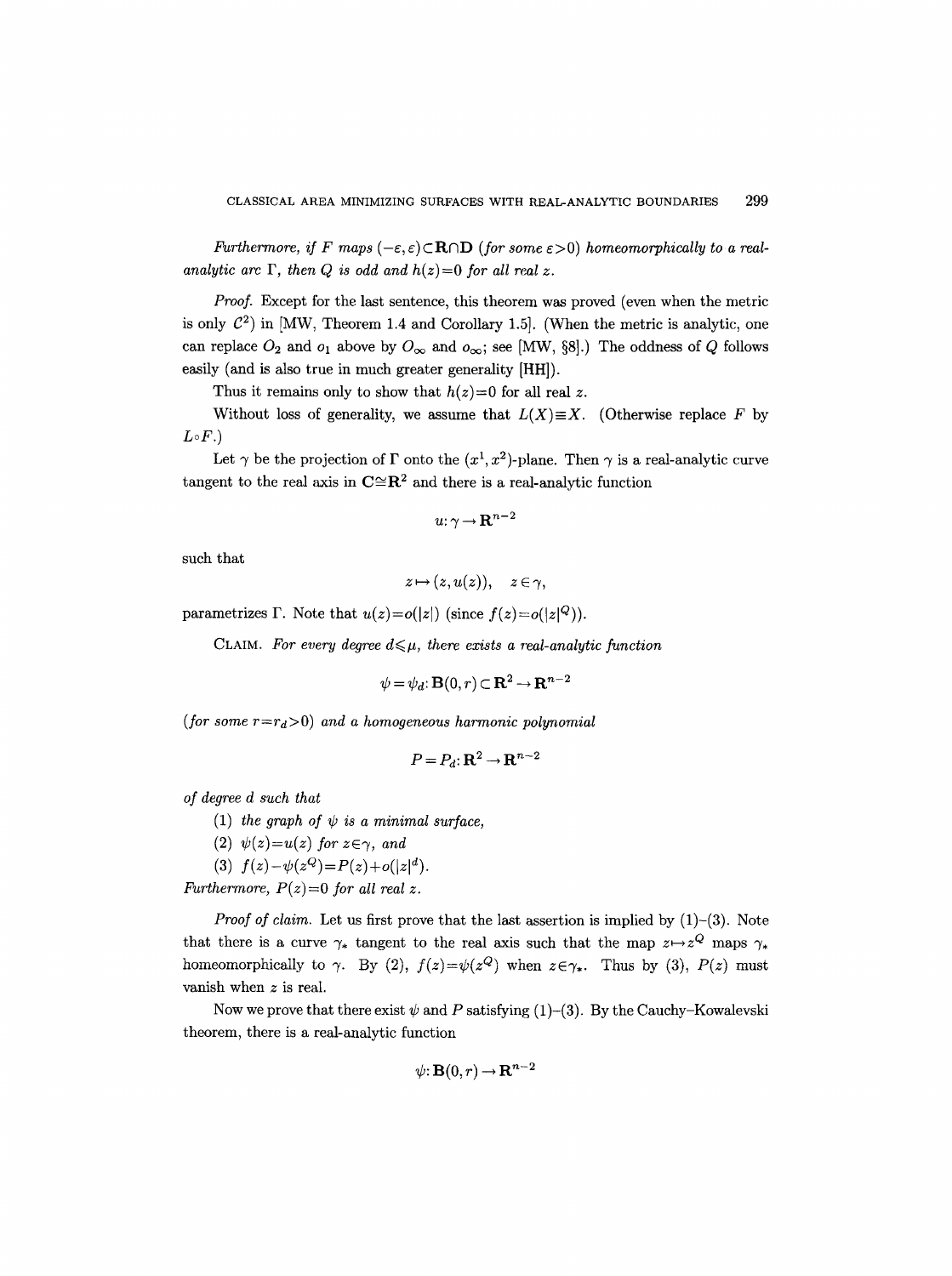satisfying (1), (2), and such that

$$
D_2\psi(z) \equiv 0 \quad \text{for } z \in \gamma
$$

(here  $D_2 = \partial/\partial y$ , where  $z = x + iy$ ). Since  $u(z) = o(|z|)$ , this means  $D\psi(0) = 0$ . Since  $\psi$ is analytic, this implies  $\psi(z) = O(|z|^2)$  or, equivalently,  $\psi(z^Q) = O(|z|^2)$ . Thus we have (1)-(3) with  $d=Q$  by letting  $P(z)\equiv 0$ . That is, we have proved the claim for  $d=Q$  (and therefore also for any  $d < Q$ ).

Now suppose that there exist a  $\psi$  and a P as claimed for a certain value of  $d \leq \mu$ . If we can prove there exist a  $\psi'$  and a P' as claimed corresponding to  $d+1$ , then by induction we will have established the claim. Combining  $(*)$  and  $(3)$ , and using the fact that  $d < \mu$ , we see that  $P(z)$  must be a function of  $z^Q$ :

$$
P(z)=p(z^Q).
$$

We already saw that  $P(z)=0$  when z is real. Hence  $p(z)=0$  when z is real. Now by the Cauchy-Kowalevski theorem, there is a  $\psi'$  satisfying (1), (2), and

$$
D_2\psi'(z) = D_2\psi(z) + D_2p(z) \quad \text{for } z \in \gamma.
$$
 (4)

Since the graphs of  $\psi'$  and  $\psi$  are minimal surfaces,

$$
\psi'(z) - \psi(z) = H(z) + o_1(|z|^{\deg H})\tag{5}
$$

for some homogeneous harmonic polynomial H [MW, Remark 1.6]. Since  $\psi'$  and  $\psi$ coincide along  $\gamma$ ,  $H(z)$  must vanish when z is real. Thus  $H(z)=p(z)$  when z is real. Likewise, by (4) and (5),  $D_2H=D_2p$  along the real axis. Thus  $H\equiv p$ . Thus by (5),

$$
\psi'(z) = \psi(z) + p(z) + o(|z|^{\deg p})
$$

SO

$$
\psi'(z^Q) = \psi(z^Q) + P(z) + o(|z|^d)
$$

and so (3) becomes

$$
f(z)-\psi'(z^Q)=o(|z|^d).
$$

By  $[MW,$  Remark 1.6, there is a homogeneous harmonic polynomial  $P'(z)$  of degree  $d'$  > d such that

$$
f(z) - \psi'(z^{Q}) = P'(z) + o(|z|^{d'})
$$

This completes the proof of the claim.  $\Box$ 

To complete the proof of Proposition 2, note that, by (\*) and (3),  $h(z) \equiv P_{\mu}(z)$ , which, according to the claim, vanishes for real z.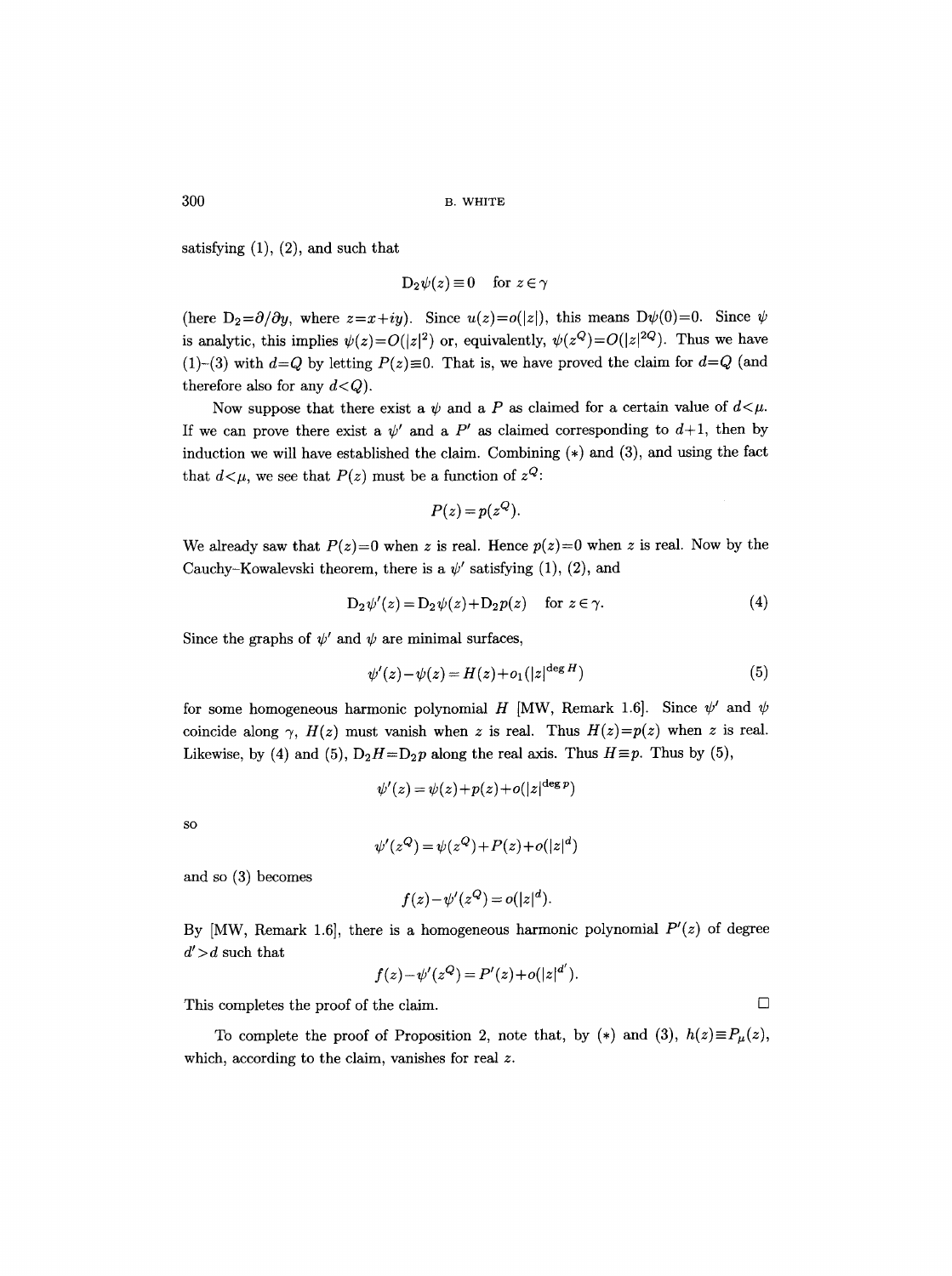COROLLARY. *The harmonic function h in Proposition 2 has the form* 

$$
h(re^{i\theta}) = (r^{\mu}\sin{\mu\theta})\mathbf{v}
$$

for some vector  $\mathbf{v} \in \mathbb{R}^{n-2}$ . In particular, h takes values in a 1-dimensional subspace of  $\mathbf{R}^{n-2}$ .

*Proof.*  Since h is a homogeneous harmonic polynomial, it can be written as

$$
h(z) = \mathbf{a}z^{\mu} + \bar{\mathbf{a}}\bar{z}^{\mu}
$$

for some  $\mathbf{a} \in \mathbb{C}^{n-2}$ . Thus

$$
0\,{=}\,h(1)\,{=}\,\mathbf{a}{+}\bar{\mathbf{a}}
$$

so  $\mathbf{a} = \mathbf{b}i$  for some  $\mathbf{b} \in \mathbb{R}^{n-2}$ . Thus

$$
h(z) = \mathbf{b}iz^{\mu} - \mathbf{b}i\bar{z}^{\mu} = \mathbf{b}i(2r^{\mu}\sin\mu\theta i) = (r^{\mu}\sin\mu\theta)(-2\mathbf{b}).
$$

# **The graph-Dirichlet functional**

Let P be an oriented 2-plane in  $\mathbb{R}^n \cong \mathbb{R}^2 \times \mathbb{R}^{n-2}$ . If P is the graph of a linear function from  $\mathbb{R}^2 \to \mathbb{R}^{n-2}$ , denote the linear function by  $L_P$ . Let

$$
\pi: \mathbf{R}^n \cong \mathbf{R}^2 \times \mathbf{R}^{n-2} \to \mathbf{R}^2
$$

be the orthogonal projection, and let

$$
\mathcal{D}(P)=|L_p|^2J_P,
$$

where  $|L_P|^2$  is the sum of the squares of the entries of the matrix for  $L_P$  and  $J_P$  is the Jacobian determinant of the map

$$
\pi | P \colon P \to \mathbf{R}^2.
$$

If P is not the graph of a linear map  $L_P$ , let  $\mathcal{D}(P)$  and  $|L_P|^2$  be  $\infty$ .

Let  $M$  be a compact oriented 2-manifold with piecewise smooth boundary and let F be a Lipschitz map from M into  $\mathbb{R}^2 \times \mathbb{R}^{n-2}$ . We say that F is *graph-like* if the map

$$
\pi\!\circ\!F\!: \!M\!\to\!{\bf R}^2
$$

is an orientation-preserving branched immersion, and if for almost every  $z \in M$ , the image of  $DF(z)$  is a plane  $P=P(z)$  with  $|L_P|^2$  bounded (independently of z).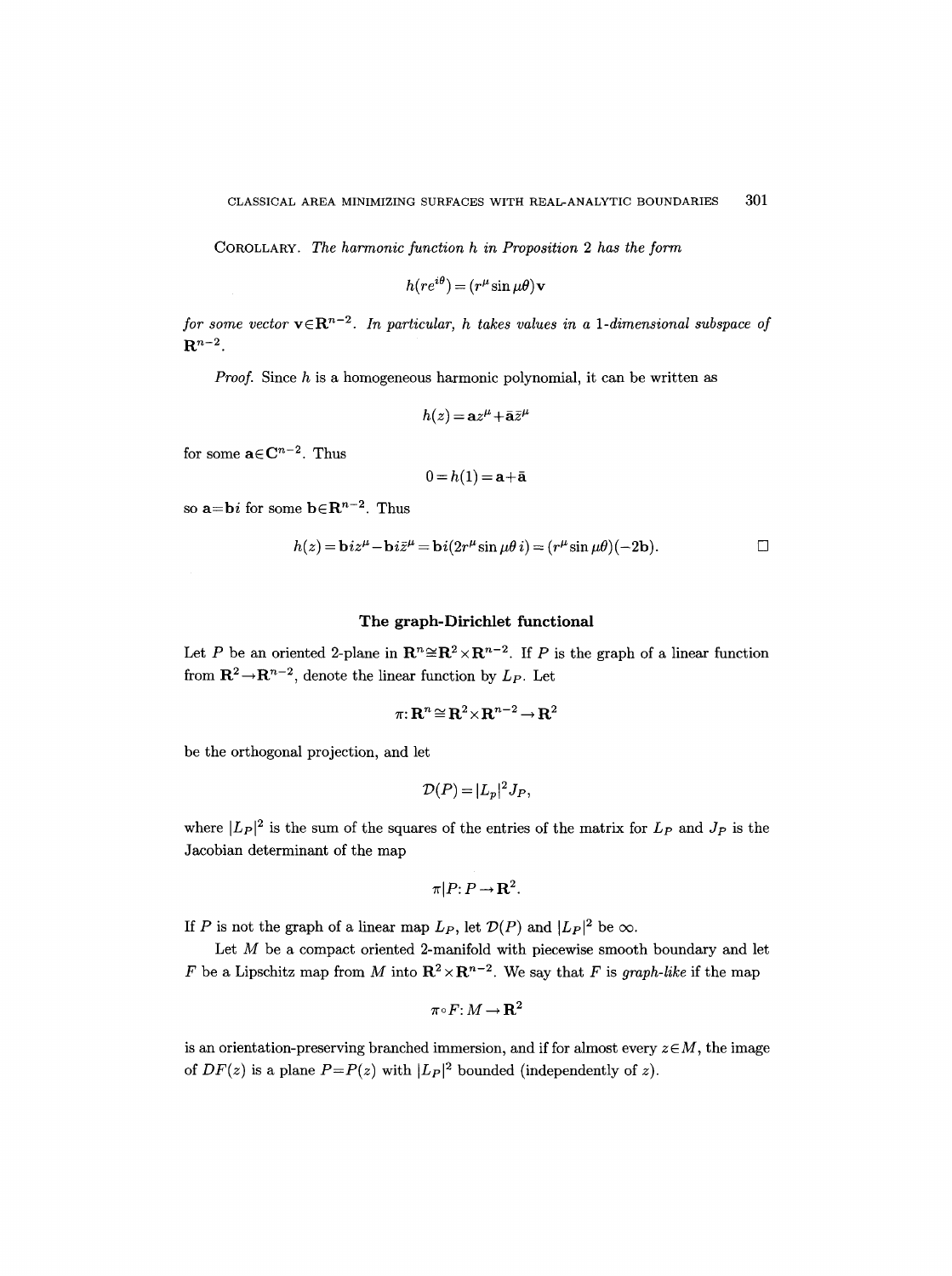(Thus for almost every  $z \in M$ , there is a neighborhood of z whose image under F is the graph of a Lipschitz function from an open subset of  $\mathbb{R}^2$  to  $\mathbb{R}^{n-2}$ , and the Lipschitz constant is uniformly bounded. In other words, at most points, the image of  $F$  looks like the graph of a Lipschitz function. In  $\text{[MW, §2]}$ , two such maps were regarded as equivalent if they were related by a homeomorphism of  $M$ , and the equivalence class of such an  $F$  was called a "Lipschitz graph-like  $M$ -surface".)

We define a functional on graph-like maps as follows. If we identify oriented 2-planes with simple unit 2-vectors in the usual way, we can define  $\mathcal{D}(v)$  for all simple 2-vectors  $v \in \Lambda_2(\mathbf{R}^n)$  by requiring that  $\mathcal{D}(\lambda v) \equiv \lambda \mathcal{D}(v)$  for  $\lambda \geq 0$ . If F is a graph-like map, we let

$$
\mathcal{D}(F) = \int_M \mathcal{D}\left(\frac{\partial F}{\partial x} \wedge \frac{\partial F}{\partial y}\right) dx dy.
$$

Note by the area formula that if  $S = F(M)$ , then

$$
\mathcal{D}(F) = \int_{p \in S} \mathcal{D}(\text{Tan}_p S) \, \mathcal{H}^0(F^{-1}(p)) \, d\mathcal{H}^2 p. \tag{6}
$$

In other words,  $\mathcal{D}(F)$  depends only on the image of F (counting multiplicity), and not on F itself.

We call this the *graph-Dirichlet* functional for the following reason. If  $\pi \circ F$  is a one-one map from M to a region  $U \in \mathbb{R}^2$ , then the image of F is the graph of a function  $u: U \to \mathbf{R}^{n-2}$  and  $\mathcal{D}(F)$  is just the usual Dirichlet energy of u:

$$
\mathcal{D}(F) = \int_{U} |\mathcal{D}u|^2. \tag{7}
$$

(In  $[MW, §2]$ , this  $\mathcal{D}(F)$  is written  $Dir[F]$ . Note that it is *not* the usual Dirichlet energy of  $F.$ )

We say that a graph-like map  $F: M \to \mathbb{R}^n$  minimizes the graph-Dirichlet functional if

$$
\mathcal{D}(H) \leq \mathcal{D}(H')
$$

whenever  $H' : M \rightarrow \mathbb{R}^n$  is a graph-like map with

$$
H'|\partial M = H|\partial M.
$$

The graph-Dirichlet functional arises from the area functional in the following way.

PROPOSITION 3. Let F and h be as in Proposition 2. Let  $\mathbf{D}^+=\{z=x+iy\in \mathbf{D}:y\geqslant 0\}$ *be the closed upper half-disk.* 

(1) If  $F[D]$  is area minimizing, then the map

$$
H: \mathbf{D} \to \mathbf{R}^n,
$$
  

$$
H(z) = (z^Q, h(z))
$$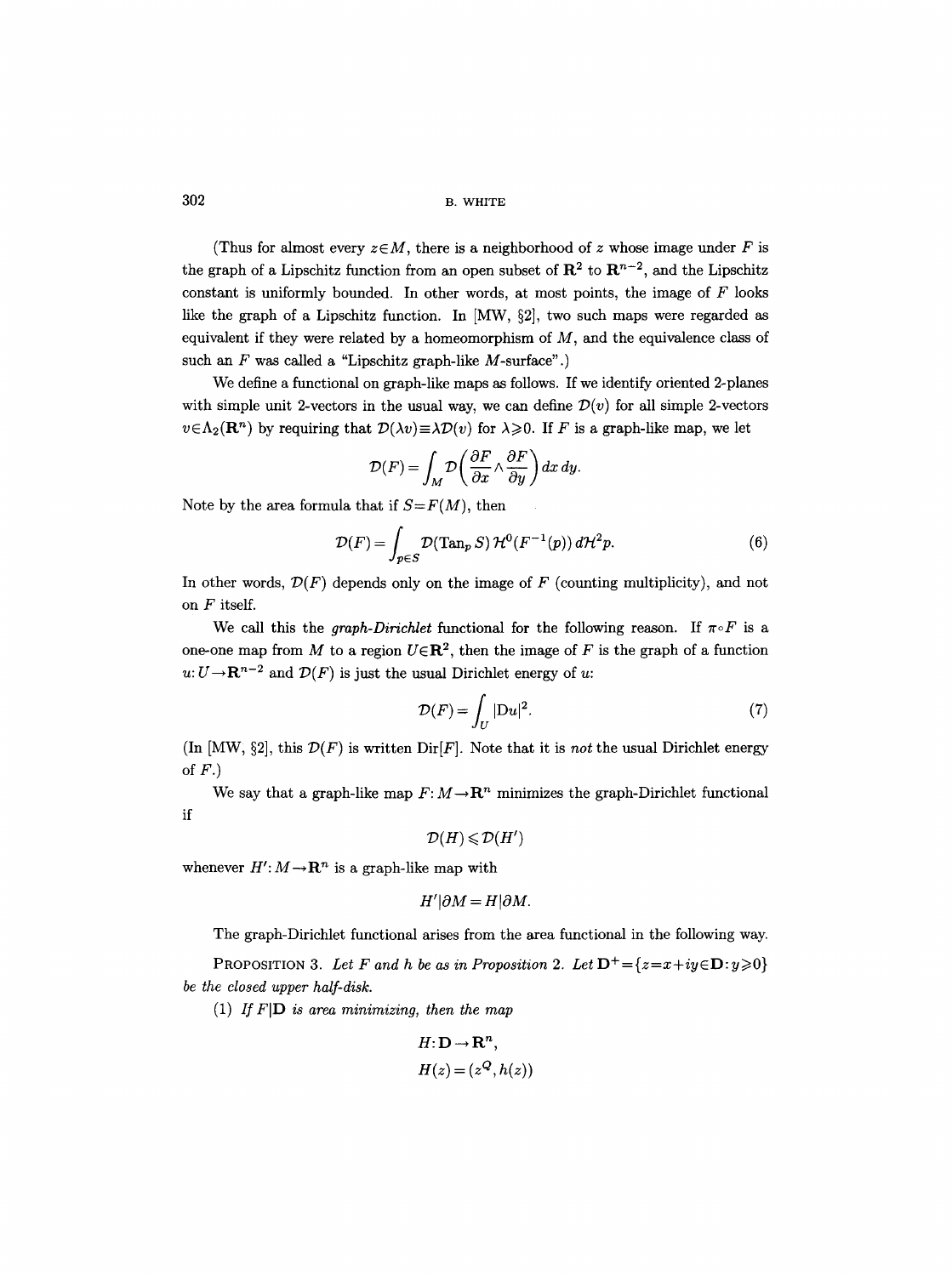*minimizes the graph-Dirichlet functional.* 

(2) If  $F|\mathbf{D}^+$  is area minimizing, then the map

$$
H^+ : \mathbf{D}^+ \to \mathbf{R}^n,
$$
  

$$
H^+(z) = (z^Q, h(z))
$$

*minimizes the graph-Dirichlet functional.* 

*Proof.* Conclusion (1) was proved in [MW, Theorem 2.1].

To prove (2), suppose that  $F|\mathbf{D}^+$  minimizes area. Then clearly

 $area(F) \leqslant area(G)$ 

whenever

$$
G: \mathbf{D} \to \mathbf{R}^n,
$$
  

$$
G(z) = F(z) \quad \text{for } z \in \mathbf{D}^- \cup \partial \mathbf{D}
$$

(where  $D^- = \{x+iy \in D : y \le 0\}$  is the lower half-disk). The proof of (1) in [MW, Theorem 2.1] then shows that

$$
\mathcal{D}(H) \leqslant \mathcal{D}(H')
$$

whenever

$$
H': \mathbf{D} \to \mathbf{R}^n,
$$
  
\n
$$
H'(z) = H(z) \quad \text{for } z \in \mathbf{D}^- \cup \partial \mathbf{D}.
$$

But this clearly implies that  $H|\mathbf{D}^+$  minimizes the graph-Dirichlet functional.

Maps that minimize the graph-Dirichlet functional have the following regularity:

PROPOSITION 4. *Suppose that*  $H: M \to \mathbb{R}^n$  is a graph-like map that minimizes the *graph-Dirichlet functional. Let U be a simply-connected open subset of*  $\mathbb{R}^2 \setminus \pi(H(\partial M))$ *that does not contain the image of any branch point of*  $\pi \circ H$ . Then

$$
(\pi\!\circ\! H)^{-1}(U)
$$

*consists of a finite union*  $\bigcup_i U_j$  of *disjoint open subsets of the interior of M, and H maps each Uj homeomorphically onto the graph of a harmonic function* 

$$
u_j\colon U\to\mathbf{R}^{n-2}.
$$

*Proof.* By the definition of graph-like surface,  $\pi \circ H$  is a branched immersion and therefore  $(\pi \circ H)^{-1}(U)$  consists of a finite union  $\bigcup_i U_j$  of open subsets of M, each of which gets mapped homeomorphically by  $\pi \circ H$  onto U. Hence F maps  $U_j$  homeomorphically to the graph of some function

$$
u_j: U \to \mathbf{R}^{n-2}.
$$

But then by (7),  $u_j$  must minimize  $\int |Du_j|^2$ . That is,  $u_j$  is harmonic.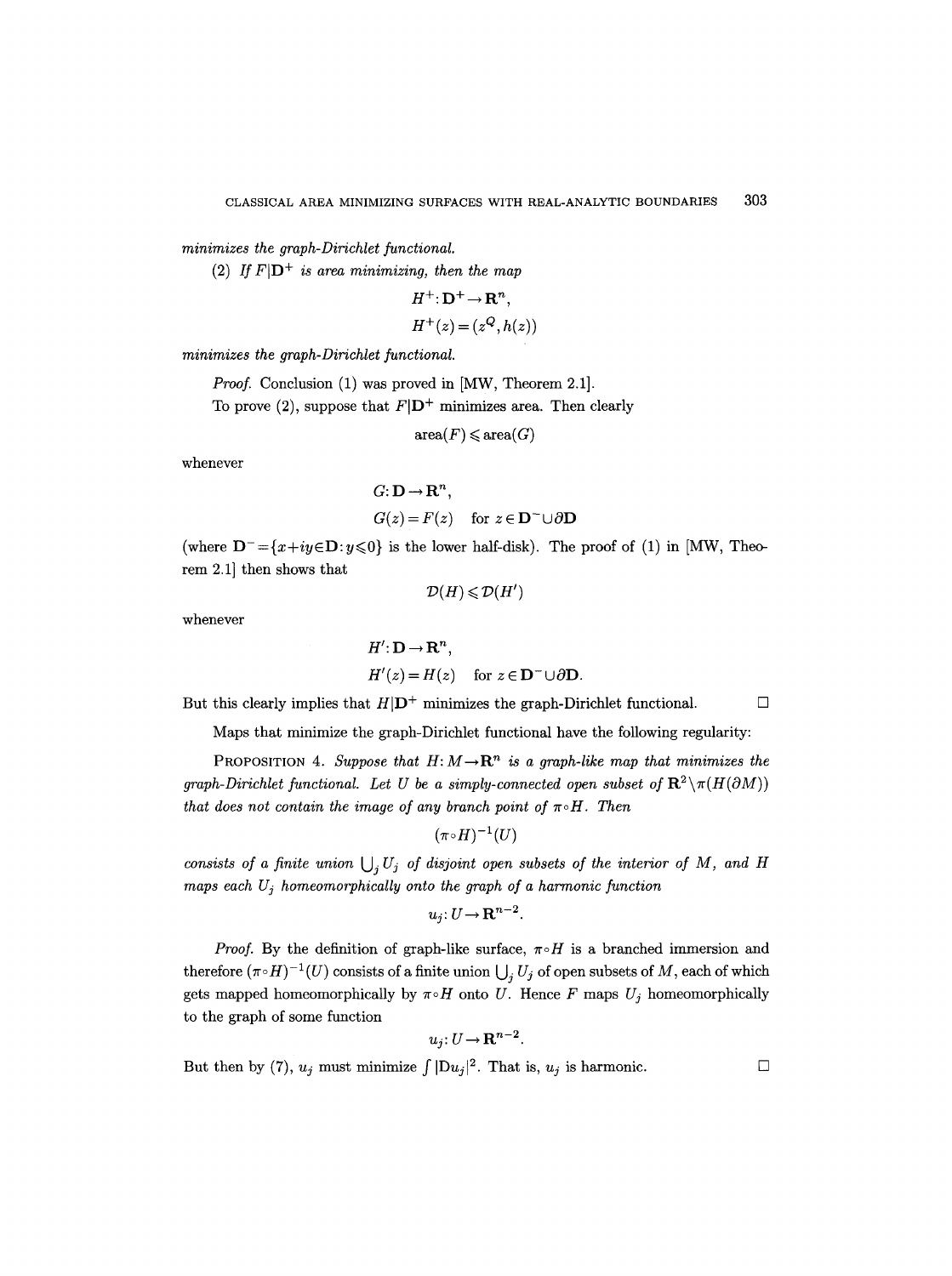#### **Conclusion of proof**

By Proposition 2 and its corollary and by Proposition 3, the main result (Theorem 1) reduces to

PROPOSTION 5. *Let* 

$$
H^{+}: \mathbf{D}^{+} \to \mathbf{R}^{3} \cong \mathbf{C} \times \mathbf{R},
$$
  

$$
H^{+}(z) = (z^{Q}, r^{\mu} \sin \mu \theta),
$$

where Q is odd,  $\mu > Q$  is not divisible by Q, and  $z = re^{i\theta}$ . Then  $H^+$  does not minimize *the graph-Dirichlet functional.* 

*Proof.* This follows from exactly the same cut-and-paste argument as used in [O] and [GL], so we simply sketch the argument. (The argument is in fact easier to carry out here, since we only need to apply it to the explicit and rather simple map  $H^+$  above.)

Note that the portion of the image of  $H^+$  above  $D^+$  (in other words, the intersection of the image  $H^+({\bf D}^+)$  with  $\pi^{-1}({\bf D}^+)$  consists of a union of graphs of harmonic functions

$$
u_j\colon\!{\mathbf{D}}^+\!\rightarrow\!{\mathbf{R}}
$$

(namely functions  $\zeta \mapsto \text{Re}((\zeta^{1/Q})^{\mu})$  corresponding to different choices of the Qth root). These functions do not all coincide since  $\mu$  is not divisible by Q. Thus suppose that  $u_1$ and  $u_2$  do not coincide. Now for every j,

$$
u_j(\zeta) = o(|\zeta|).
$$

Hence by the Hopf boundary point lemma, there must be some point  $p$  in the interior of  $D^+$  such that  $u_1(p)=u_2(p)$ . By the homogeneity of h,

$$
u_1(sp) \equiv u_2(sp).
$$

These two graphs must cross transversely along  $I = \{sp: s \in (0, 1)\}\$  since they do not coincide.

Let I' be the graph of  $u_1$  I (or, equivalently, of  $u_2$  I). Now cut  $H^+(\mathbf{D}^+)$  along I' and re-glue to get a new surface. It is an exercise in elementary topology to check that the new surface is still topologically a disk (or half-disk), and hence may be parametrized by a graph-like map

$$
H' \colon \mathbf{D}^+ \to \mathbf{R}^n
$$

with  $H' = H^+$  on  $\partial \mathbf{D}^+$ .

Note that  $H'$  is not a branched immersion, but has two creases where we did the cutting and pasting along  $I'$ . Hence by Proposition 4,  $H'$  does not minimize the graph-Dirichlet functional. (Let  $U = \{z \in \text{int } \mathbf{D}^+ : |z| < |p|\}$ .) By (6),  $\mathcal{D}(H') = \mathcal{D}(H^+)$ , so  $H^+$  does not minimize the graph-Dirichlet functional either.  $\Box$